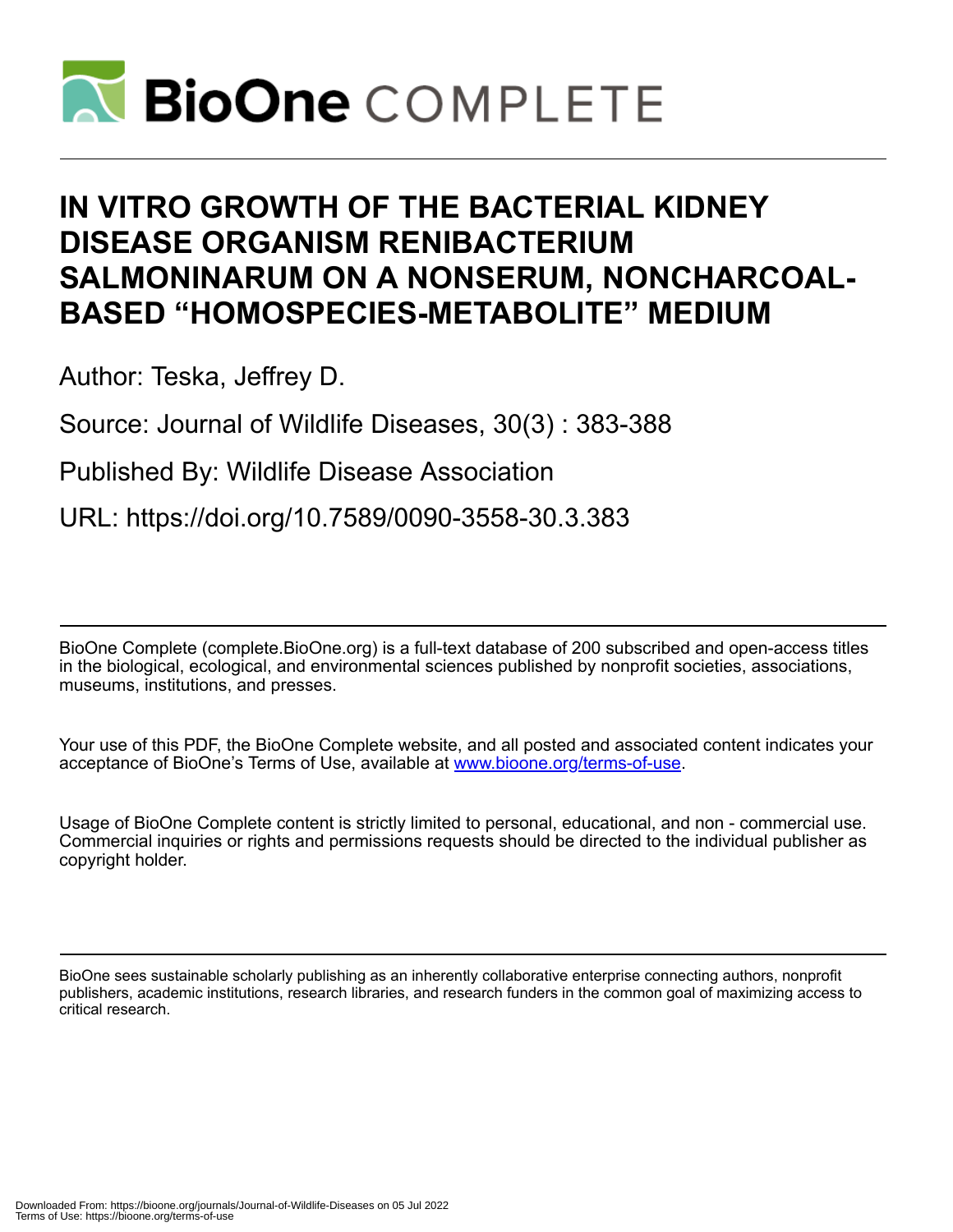# **IN VITRO GROWTH OF THE BACTERIAL KIDNEY DISEASE ORGANISM RENIBACTERIUM SALMONINARUM ON A NONSERUM, NONCHARCOAL-BASED "HOMOSPECIES-METABOLITE" MEDIUM**

### **Jeffrey D. Teska**

National Biological Survey, National Fish Health Research Laboratory, 1700 Leetown Rd., Kearneysville, West Virginia 25430, USA

**ABSTRACT:** Laboratory and field trials were conducted to evaluate in vitro growth of *Renibac* terium *salmoninarum* in media without serum or charcoal. Growth of this bacterium, the cause of bacterial kidney disease (BKD) in salmonids, is accelerated by addition of a growth enhancing "metabolite" of unknown composition to KDM2 medium, the medium commonly used for isolation of *R. salmoninarum.* KDM2 medium supplemented with greater than  $1\%$  (v/v) metabolite enhanced growth even without addition of either serum or charcoal. Medium containing 5% metabolite (denoted Five-M) allowed optimal growth in laboratory studies and was further evaluated as a primary plating medium for recovery of the bacterium isolated from chinook salmon *(On*corhynchus *tshawytscha)* exhibiting clinical BKD. Recovery rates of *R. salmoninarum* using Five-M medium were 4% and 36% higher, respectively, than comparable rates using a serum based medium for the two salmon populations evaluated. Five-M medium is an effective, inexpensive alternative to serum-based or charcoal-based media.

*Key words: Renibacterium salmoninarum,* KDM2 medium, metabolite supplementation, in vitro growth, culture medium.

# **INTRODUCTION**

Successful in vitro isolation and cultivation of fastidious bacteria depends on the nutrient formulation of the medium used. The in vitro growth of *Renibacteri urn sairnoninarurn,* a fastidious Gram-positive organism causing bacterial kidney disease (BKD) in salmonid fish, was significantly advanced by the introduction of KDM2 medium (Evelyn, 1977). The me dium contains L-cysteine, required by *R.* salmoninarum for growth, along with a protein source, yeast extract, and serum. The medium supports growth of the microorganism; visible colonies generally appear 20 to 45 days after incubation at 15 C. Any isolation medium requiring bovine serum supplementation is potentially cost prohibitive, especially for smaller diagnostic laboratories operating on limited budgets. In an attempt to eliminate the need for serum, a charcoal-based medium was developed (Daly and Stevenson, 1985). Activated charcoal, however, has a relatively short shelf-life after exposure to air, and charcoal agar offers no significant improvement over KDM2 with respect to incubation time or colony size (Daly and

Stevenson, 1985). Either medium can be used for the confirmatory diagnosis of BKD. Little or no growth of *R. salmoninarurn* occurs on medium lacking either serum or charcoal, such as cysteine-supplemented Muellen-Hinton agar (Daly and Stevenson, 1985).

Growth of *R. sairnoninarurn* on serum containing media is improved by addition of a growth-enhancing "metabolite" developed by T. P. T. Evelyn; metabolite is of unknown composition (Teska, 1993). The metabolite (possibly a soluble surface antigen), prepared from spent broth in which *R. salmoninarurn* was grown, is used as a 1% (volume/volume) supplementation. It is not known if the metabolite at this concentration functions as a nutrient source on a medium detoxifier, as occurs in charcoal agan. Growth of the bacterium on this supplemented medium is significantly accelerated and is independent of metabolite source (Teska, 1993).

In this study, I further evaluated the growth-enhancing and growth-supporting properties of this metabolite of unknown composition. My objective was to determine if metabolite produced by *R. salrnoninarurn* could be used as a serum sub-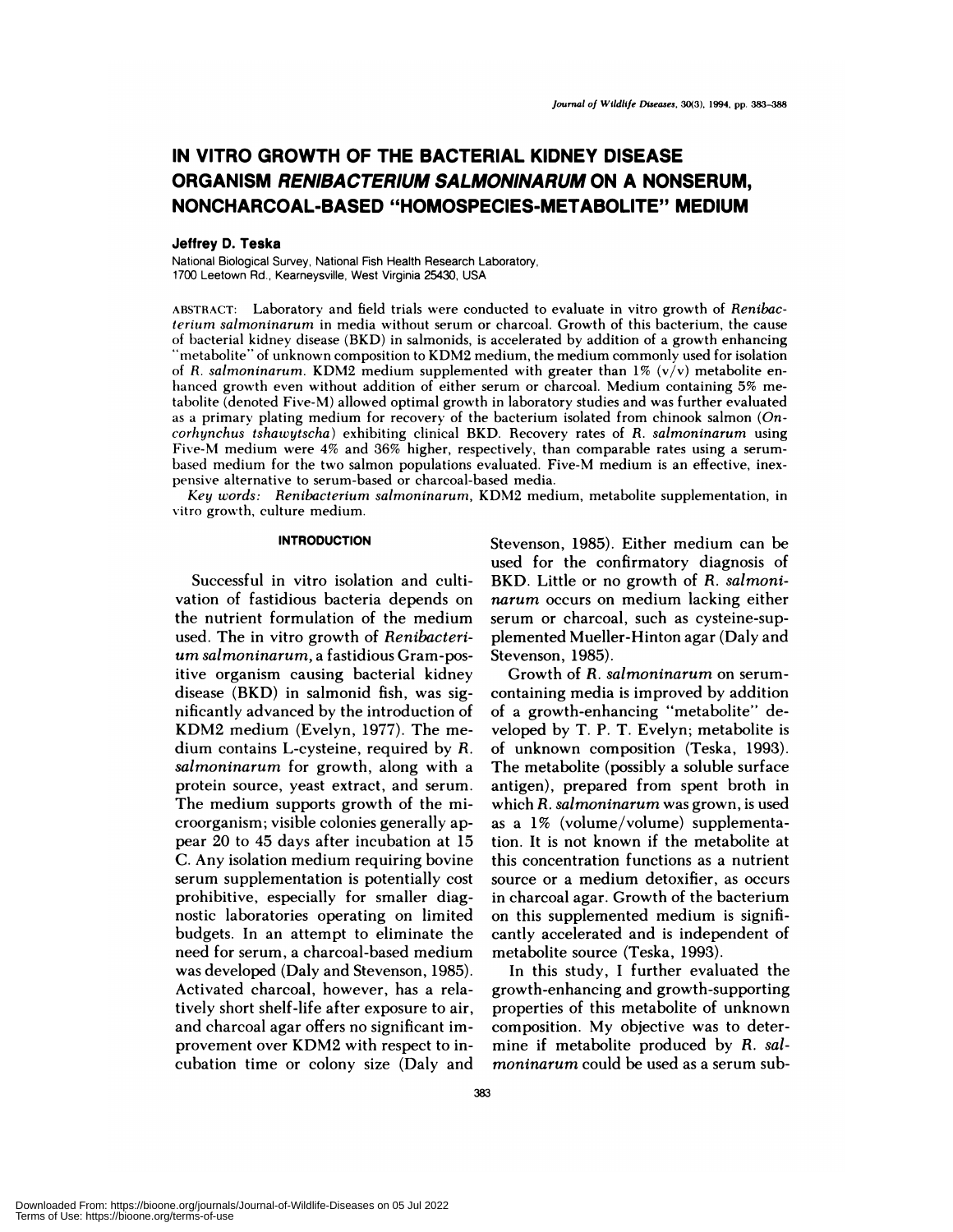Laboratory (NFHRL) Renibacterium salmoninarum<br>the potentially cost prohibitive purchase isolates used in this study, including primary isolation **of serum. Laboratory and** field trials were data

| NFHRL<br>number | Site isolated and<br>date of isolation                                            | Host fish<br>species        |
|-----------------|-----------------------------------------------------------------------------------|-----------------------------|
| 7.01            | Leaburg, Oregon<br>(USA) (ATCC<br>#33209)<br>1974                                 | Oncorhynchus<br>tshawytscha |
| 7.05            | Siletz River, Ore-<br>gon (USA)<br>Date unknown                                   | O. kisutch                  |
| 7.06            | <b>Ouinault National</b><br>Fish Hatchery,<br>Washington<br>(USA)<br>Date unknown | unknown                     |
| 7.07            | Salmon Creek.<br>Alaska (USA)                                                     | unknown                     |
| 7.08            | Date unknown<br>Margaree River,<br>Prince Edwards<br>Island. Canada               | Salmo salar                 |
| 7.30            | Date unknown<br>G. Adams State<br>Fish Hatchery,<br>Washington<br>(USA)           | O. tshawytscha              |
| 7.32            | 1992<br>G. Adams State<br>Fish Hatchery,<br>Washington<br>(USA)                   | O. tshawytscha              |
| K91-12K         | 1992<br>Kewaunee, Wis-<br>consin (USA)<br>1991                                    | O. tshawytscha              |
| K91-53K         | Kewaunee, Wis-<br>consin (USA)<br>1991                                            | O. tshawytscha              |
| M91-05H         | Manistee, Michigan O. kisutch<br>(USA)<br>1991                                    |                             |
| M91-09H         | Manistee, Michigan O. kisutch<br>(USA)                                            |                             |
| S91-13K         | 1991<br>Strawberry Creek,<br>Wisconsin (USA)                                      | O. tshawytscha              |
| S91-58K         | 1991<br>Strawberry Creek,<br>Wisconsin (USA)<br>1991                              | O. tshawytscha              |

TABLE 1. List of National Fish Health Research stitute, thereby eliminating the need for conducted to determine optimal metabolite concentration and to evaluate the me dium for recovery of *R. sairnoninarum* among infected salmonid populations. I compared cell counts, colony size, and isolation rates from fish obtained on metabolite-containing media formulations with similar data obtained from the serum-based selective kidney disease medium (SKDM)  $(Austin et al., 1985)$  routinely used to isolate the bacterium.

# **MATERIALS AND METHODS**

Isolates of *Renibacterlum salmoninarum,* previously obtained from Atlantic and Pacific salmon (Table 1), were subcultured on KDM2 medium (Evelyn, 1977) consisting of 1% peptone (Difco Laboratories, Detroit, Michigan, USA), 0.05% yeast extract (Difco), 0.1% cysteine (Sigma Chemical Company, St. Louis, Missouri, USA),  $10\%$  (v/v) newborn calf serum (Intergen Company, Purchase, New York, USA), and 1.5% agar (Difco). The KDM2 medium also was supplemented with 0.005% cycloheximide (Sigma), 0.00125% D-cyclosenine (Sigma), 0.0025% polymyxin B sulphate (Sigma), and 0.00025% oxolinic acid (Sigma) as recommended by Austin et al. (1985); their medium was called selective kidney disease medium (SKDM). All cultures wene incubated on SKDM at 15 C until visible growth was detected, and colonies were confirmed as *R. salmoninarum* using the Gram stain and the direct fluorescent antibody tech nique (DFAT) as described by Bullock et a!. (1980). Rabbit anti-R. *sairnoninarum* serum Ia beled with fluorescein isothiocyanate (Kirkegaand and Perry Labs, Gaithersburg, Maryland, USA) was used for the **DFAT.**

Five media were used in the initial laboratory studies and two media were subsequently eva! uated in the field trials. Cell counts and colony size studies were conducted during the summer of 1992 and the isolation rates from fish were completed in September and October 1992 during the fall spawning season. Selective kidney disease medium without serum was used as the basal formulation (BF). Media evaluated ineluded BF plus 10% serum (SKDM), BF plus serum and  $1\%$  (v/v) metabolite (denoted as Met), **BF** plus 10% metabolite (denoted as Ten-M), **BF** plus 5% metabolite (denoted as Five-M), and **BF** plus 1% metabolite (denoted as One-M). All plates were stored at **4 C** and used within 2 days following preparation.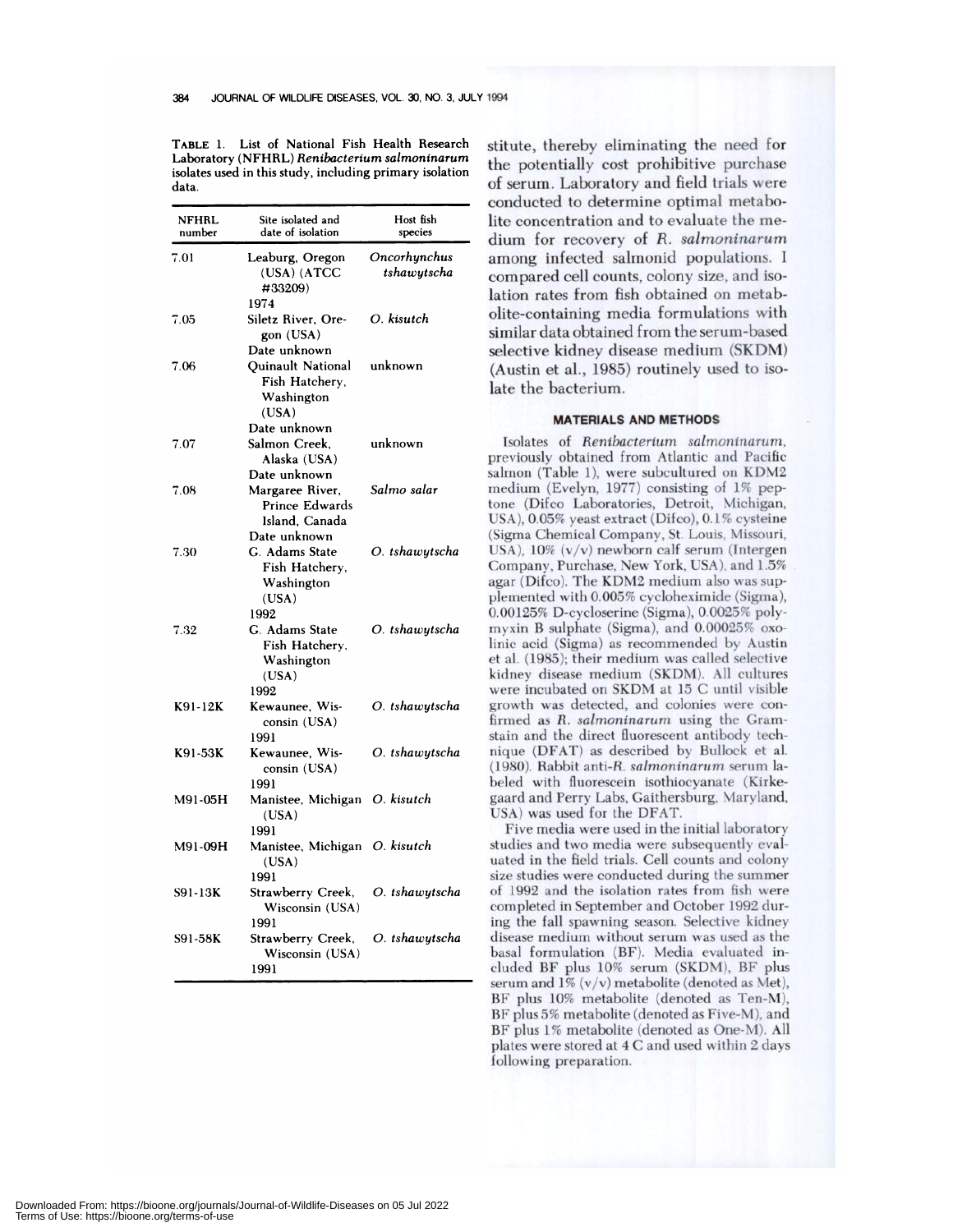TESKA-HOMOSPECIES-METABOLfl'E **MEDIUM 385**

Supernatant from a 1-1 KDM2 broth culture of *R. salmoninarum,* National Fish Health Re search Laboratory (NFHRL) isolate 7.15, was separated from whole cells, filter-sterilized, and stored as described by Teska (1993). Briefly, a KDM2 broth culture of *R. salmoninarum* was grown to an absorbance of 1.25 at a wavelength of 540 nm using a Spectronic 20D spectrophotometer (Milton Roy Company, Ivyland, Pennsylvania, USA). The cellular component was re duced to a pellet by centrifugating at  $5,000 \times$ **g** for 20 mm and discarded. The supernatant then was sterilized by passage through a 0.45 micrometer filter and frozen at  $-70$  C until needed. This unconcentrated, cell-free super natant was used as the source of metabolite for both the laboratory studies and field trials. All metabolite was standardized by growing broth cultures to an absorbance of 1.25 at a wavelength of 540 nm and adjusting the total protein concentration of the cell-free extract to  $11 \text{ mg}$ / ml. Total protein concentration was 1.1, 0.55, and  $0.11 \text{ mg/ml}$  for Ten-M, Five-M, and One-M, respectively. Protein concentrations were determined by the method of Shatkin (1969).

Thirteen *R. salmoninarum* isolates were grown on SKDM agar slants for 2 to 4 wk at 15 C. Each slant was washed with cold, sterile peptone-saline (PS) consisting of 0.1% peptone (Difco) and 0.8% sodium chloride. Cells were washed twice with PS by centrifugation for 20 min at  $5,000 \times g$ . The final pellet was resuspended in a small volume of PS, and each suspension was adjusted to an absorbance of 1.25 at a wavelength of 540 nm using a Spectronic 20D spectrophotometer so as to standardize the subsequent comparisons. Log<sub>10</sub> dilutions were made in cold PS, and the bacterial cell counts of the  $10^{-4}$ ,  $10^{-5}$ , and  $10^{-6}$  dilutions were determined on each test medium using the dilution plate count method described by Cipriano et a!. (1992). All plates were sealed in plastic to retain moisture and incubated at 15 C. Plate counts and colony size were determined on day 20 for each of the isolates.

Due to the lack of statistical significance between colony counts on Ten-M and Five-M me dia, the latter was chosen for evaluation in the field trials. Two chinook salmon *(Oncorhynchus* tshawytscha) populations with clinical BKD were selected for the field evaluations. Populations included 1992 fall-spawning adult chi nook salmon from western Lake Michigan at Kewaunee, Wisconsin (USA) (87°30'N, 44°30'W) and eastern Lake Michigan at Manistee, Michigan  $(86°25'N, 44°15'W)$ . Spawning adult salmon were collected at the respective weirs and euthanized by bubbling compressed carbon di oxide into the holding tank water until fish ceased movement. Initially, 60 fish per population were

necropsied and their kidneys streaked on SKDM and Five-M media, using sterile inoculating loops. All plates were sent via next-day mail to the NFHRL and incubated at 15 C immediately upon arrival. Due to contamination or shipping damage of one or both **SKDM** and Five-M plates comparisons were made only with paired sam ples, and consequently, sample sizes used in the final evaluation were less than 60. Even with the use of antibiotics, some contaminating fungal or bacterial colonies occurred on the agar surface. Plates therefore were examined at 5-day intervals and contaminating growth was re moved with a sterile scalpel. Due to the non quantitative nature of the streak plating technique, distinct colonies of *R. sairnoninarum* could not be counted but were recorded as positive or negative for isolation of *R. salmonina rum* after 20 days of incubation.

Data were analyzed by an analysis of variance test (ANOVA) with alpha =  $0.05$ , using five medium (SKDM, Met, Ten-M, Five-M, One-M) treatments at three dilution  $(10^{-4}, 10^{-5}, 10^{-6})$ levels of a standardized cell suspension (Zar, 1974). The intent was to determine if colony forming units per milliliter (CFU/m!) differed significantly among the isolates grown on the media tested. Statistically significant data were further analyzed by the Newman-Keuls multiple range test (Keuls, 1952) to determine which media, if any, supported significantly different colony counts.

#### **RESULTS**

All five media formulations used in the laboratory evaluation supported growth of the 13 *R. sairnoninarurn* isolates to some degree. Plates containing One-M medium were least effective in supporting growth based on viable cell counts and colony size (Tables 2 and 3). Colony size for One-M medium at all three dilutions (data for  $10^{-4}$ and 10<sup>-6</sup> dilutions not shown) was less than 0.5 mm at day 20. Colony sizes for the remaining four media ranged between 1.0 and 2.0 mm after the same incubation time. There was a significant  $(P < 0.05)$  difference in cell counts among the five media treatments at all three dilutions tested. Based on the Newman-Keuls multiple range paired comparisons of colony counts on the five media, there was a significant *(P* <sup>&</sup>lt; 0.05) difference between the lower counts on One-M medium and all other media at all three dilutions. With one ex-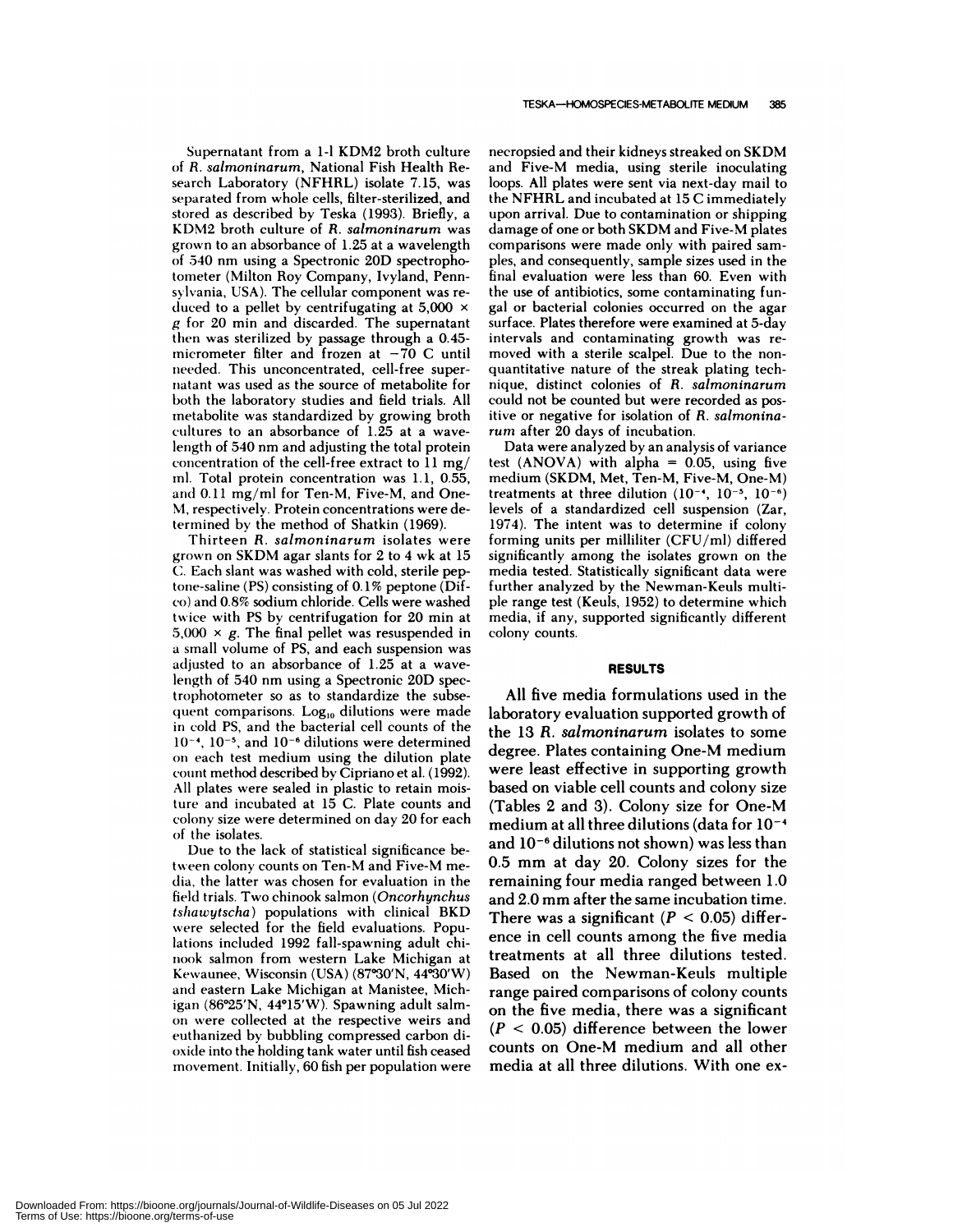|         | Mean colony counts for 10 <sup>-</sup> dilution |             |             |             |             |  |  |
|---------|-------------------------------------------------|-------------|-------------|-------------|-------------|--|--|
| Isolate | <b>SKDM</b>                                     | Met         | Ten-M       | Five-M      | One-M       |  |  |
| 7.01    | 0.0                                             | 23          | 9.7         | 19.3        | 0.0         |  |  |
| 7.05    | 0.3                                             | 0.3         | 2.3         | 3.7         | 0.0         |  |  |
| 7.06    | 0.0                                             | 1.7         | 1.0         | 1.3         | 0.0         |  |  |
| 7.07    | 0.0                                             | 4.3         | 19.0        | 28.0        | 0.0         |  |  |
| 7.08    | 17.7                                            | 28.3        | 35.0        | 43.7        | 0.0         |  |  |
| 7.30    | 0.0                                             | 75.7        | 108.3       | 107.7       | 0.0         |  |  |
| 7.32    | 11.0                                            | 28.0        | 40.7        | 68.3        | 0.0         |  |  |
| K91-12  | 117.0                                           | 96.3        | 77.3        | 114.3       | 0.0         |  |  |
| K91-53  | TNTC <sup>.</sup>                               | <b>TNTC</b> | <b>TNTC</b> | <b>TNTC</b> | 50.0        |  |  |
| M91-05  | 193.0                                           | 164.0       | 139.7       | 174.0       | 0.0         |  |  |
| M91-09  | <b>TNTC</b>                                     | <b>TNTC</b> | <b>TNTC</b> | <b>TNTC</b> | 0.0         |  |  |
| S91-13  | <b>TNTC</b>                                     | <b>TNTC</b> | <b>TNTC</b> | <b>TNTC</b> | 90.0        |  |  |
| S91-58  | TNTC                                            | <b>TNTC</b> | <b>TNTC</b> | <b>TNTC</b> | <b>TNTC</b> |  |  |

TABLE 2. Mean colony counts (10<sup>-5</sup> dilution) obtained after 20 days incubation at 15 C for 13 *Renibacterium salmoninarum* isolates grown on selective kidney disease medium (SKDM), SKDM plus 1% (v/v) metabolite (Met), **SKDM** minus serum plus 10% metabolite (Ten-M), SKDM minus serum plus 5% metabolite (Five-M), and **SKDM** minus serum plus1% metabolite (One-M).

TNTC = Too numerous to count (>300 colony-forming-units).

ception of higher counts on Five-M me dium than Met medium at the  $10^{-5}$  dilution, there were no significant differences in colony counts for SKDM, Met, Ten-M, and Five-M media.

Field trials were designed to evaluate the recovery of *R. sairnoninarurn* using SKDM and Five-M media for primary isolation of the microorganism from kidney tissue. Recovery rates on Five-M medium for both populations of chinook salmon were better than on SKDM. The percentage of *R. salrnoninarurn* positive samples on SKDM and Five-M were 80% (20 of 25) and 84% (21of 25) for the Kewaunee fish, and 53% (24 of 45) and 89% (40 of 45) for the Manistee fish, respectively.

# **DISCUSSION**

Based on the laboratory studies, metabolite added to the basal formulation (i.e., KDM2 minus serum) at concentrations greaten than 1% supported the growth of *R. sairnoninarurn.* The optimal concentration for metabolite supplementation was 5%.

Both Ten-M and Five-M media supported growth of the bacterium at least as well as the two serum-based media, SKDM and Met, at all three dilutions tested. At very low cell counts, Ten-M and Five-M media supported growth, even in the ab sence of growth on SKDM for isolates 7.01, 7.06, 7.07, 7.30 (Table 3). Similar results occurred for 10<sup>-4</sup> and 10<sup>-6</sup> dilutions (data not shown). Based on these results, Ten-M and Five-M media not only supported the growth of the bacterium, but also en hanced the detection of low cell numbers, as has been described for Met (Teska, 1993).

Based on the data from the two field trials, prevalences of *R. sairnoninarurn,* as determined on Five-M medium, were greater than those determined using SKDM. Recovery rates using Five-M me dium were 4% higher at Kewaunee, Wisconsin, and 36% higher at Manistee, Michigan. These results agree with data obtained from the laboratory studies, illustrating that Five-M medium is an effective substitute for the growth and study of pure cultures in the laboratory or for the confirmatory isolation of the bacterium from clinical specimens.

Metabolite-supplemented medium in the absence of serum or charcoal can support and enhance the growth of *R. salmoninarum.* The Five-M medium presented in this study provides an inexpensive alternative to serum or charcoal-based me-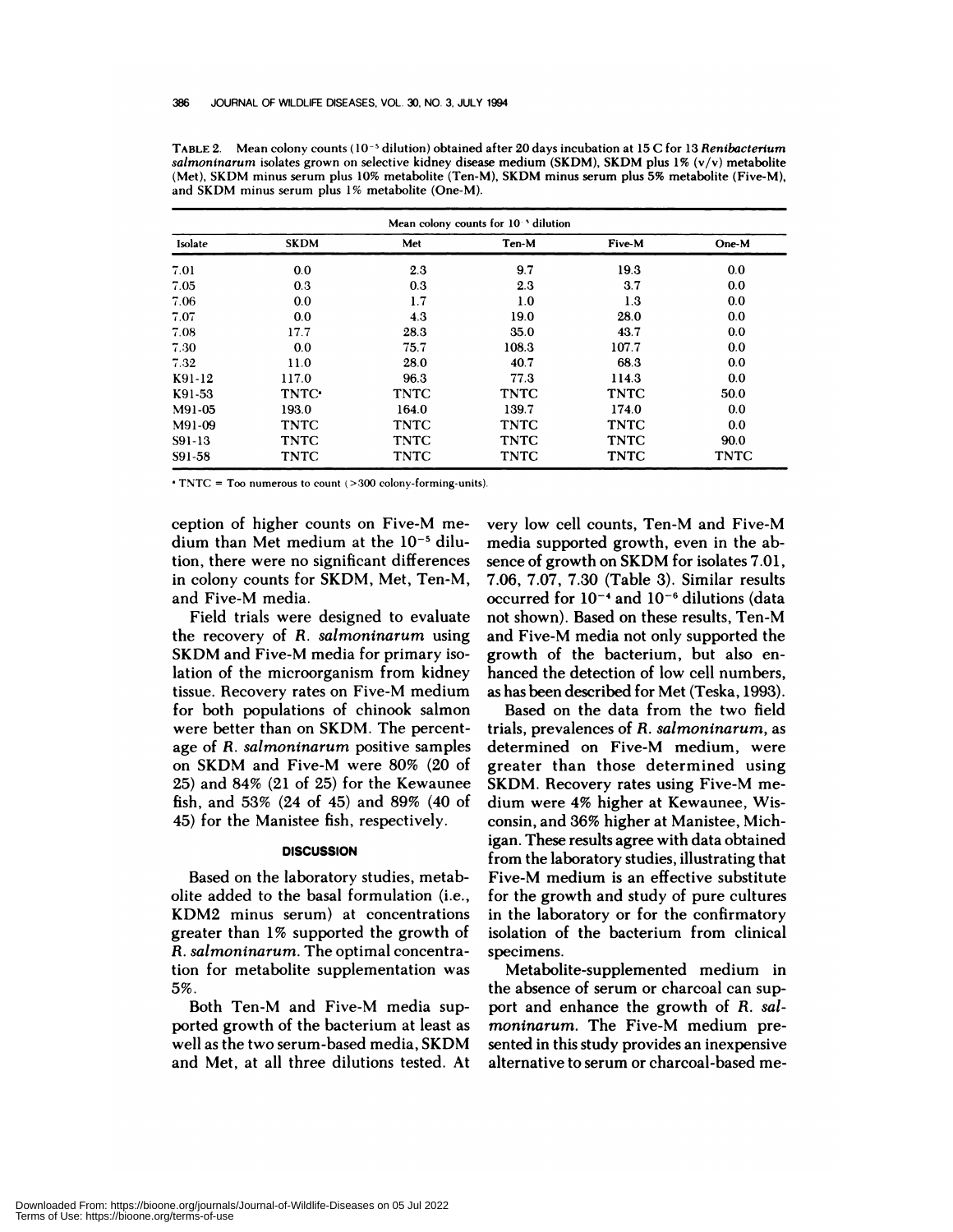| Range of colony sizes $(mm)$ for $10^{-3}$ dilution |              |             |             |             |              |  |  |
|-----------------------------------------------------|--------------|-------------|-------------|-------------|--------------|--|--|
| Isolate                                             | <b>DKSM</b>  | Met         | Ten-M       | Five-M      | One-M        |  |  |
| 7.01                                                | <b>NG</b>    | $1.0 - 2.0$ | >2.0        | >2.0        | <b>NG</b>    |  |  |
| 7.05                                                | $0.25 - 0.5$ | >2.0        | >2.0        | >2.0        | NG.          |  |  |
| 7.06                                                | NG.          | $0.5 - 1.0$ | $0.5 - 1.0$ | $0.5 - 1.0$ | <b>NG</b>    |  |  |
| 7.07                                                | NG.          | >2.0        | >2.0        | $1.0 - 2.0$ | NG           |  |  |
| 7.08                                                | $0.25 - 0.5$ | >2.0        | >2.0        | >2.0        | <b>NG</b>    |  |  |
| 7.30                                                | NG           | $1.0 - 2.0$ | $1.0 - 2.0$ | $1.0 - 2.0$ | NG.          |  |  |
| 7.32                                                | $0.25 - 0.5$ | $1.0 - 2.0$ | >2.0        | $1.0 - 2.0$ | NG.          |  |  |
| K91-12                                              | >2.0         | >2.0        | >2.0        | >2.0        | NG.          |  |  |
| K91-53                                              | >2.0         | >2.0        | >2.0        | >2.0        | < 0.25       |  |  |
| M91-05                                              | $0.5 - 1.0$  | $1.0 - 2.0$ | >2.0        | >2.0        | NG.          |  |  |
| M91-09                                              | >2.0         | >2.0        | >2.0        | >2.0        | NG.          |  |  |
| S91-13                                              | $1.0 - 2.0$  | >2.0        | >2.0        | >2.0        | $0.25 - 0.5$ |  |  |
| S91-58                                              | $1.0 - 2.0$  | $1.0 - 2.0$ | $1.0 - 2.0$ | $1.0 - 2.0$ | $0.25 - 0.5$ |  |  |

TABLE 3. Range of colony sizes (10<sup>-5</sup> dilution) obtained after 20 days incubation at 15 C for 13 Renibacterium *salnioninarum* isolates grown on selective kidney disease medium (SKDM), SKDM plus 1% metabolite (Met), SKDM minus serum plus 10% metabolite (Ten-M), SKDM minus serum plus 5% metabolite (Five-M), and SKDM minus serum plus 1% metabolite (One-M).

NC = no growth.

dia. Metabolite can be prepared in ad vance and stored frozen at  $-70$  C until needed. When added to the basal medium, a 5% supplement of metabolite will provide a medium with growth-supporting properties equal to or exceeding those of SKDM or KDM2. Five-M medium willalso exhibit growth-enhancing properties at very low levels of cells not obtained with SKDM or KDM2.

A second advantage gained by the elimination of serum from *R. salrnoninarurn* growth medium is the reduction of interfering proteins in studies designed to evaluate the nature of the metabolite itself. When Met medium is used to prepare additional metabolite for use in studies designed to characterize the metabolite, the presence of serum can potentially interfere with extraction and purification methods. The use of Five-M medium eliminates potentially interfering proteins by eliminating the need for serum in broth used to prepare the metabolite. Future studies directed at characterizing the metabolite will incorporate the use of Five-M medium.

# **ACKNOWLEDGMENTS**

I thank John Hnath (Michigan Department of Natural Resources) and Sue Marquenski

(Wisconsin Department of Natural Resources) for assistance in arranging the field trials. Thanks **to** Cliff Starliper for assisting with sample collection during the field trials. Thanks also to Vicki Blazer, Rocco Cipriano, Roger Herman, and Bane Schill for their critical review of this manuscript.

#### **LITERATURE CITED**

- AUSTIN, B. **, EMBLEY,** T. M. **,** AND M. **COODFELLOW.** 1985. Selective isolation of *Renibacterium salmoninarum.* Federation of European Microbi ological Societies (FEMS) Letters 17: 111-114.
- BULLOCK, **C. L. , B. R. CRIFFIN, AND** H. M. **STUCKEY.** 1980. Detection of *Corynebacterium salrnoni nus* by direct fluorescent antibody test. Canadian Journal of Fisheries and Aquatic Sciences 37: 7 19-721.
- **CIPRIANO,** R. C. **, L. A. FORD,** J. D. **TESKA, AND** L. E. **HALE.** 1992. Detection of *Aeromonas salmonicida* in the mucus of salmonid fishes. Journal of Aquatic Animal Health 4: 114-118.
- **DALY,** J. C., **AND** R. M. W. STEVENSON. 1985. Char coal agar, a new growth medium for the fish disease bacterium *Renibacterium salmonina rum.* Applied and Environmental Microbiology 50: 868-871.
- **EVELYN,** T. P. T. 1977. An improved growth **me** dium for the kidney disease bacterium and some notes on using the medium. Bulletin de Office International Epizooties 87: 511-513.
- KEULS, M. 1952. The use of the "studentized range" in connection with an analysis of variance. Eu phytica 1: 112-122.
- SHATKIN, A. J. 1969. Estimation of RNA, DNA, and